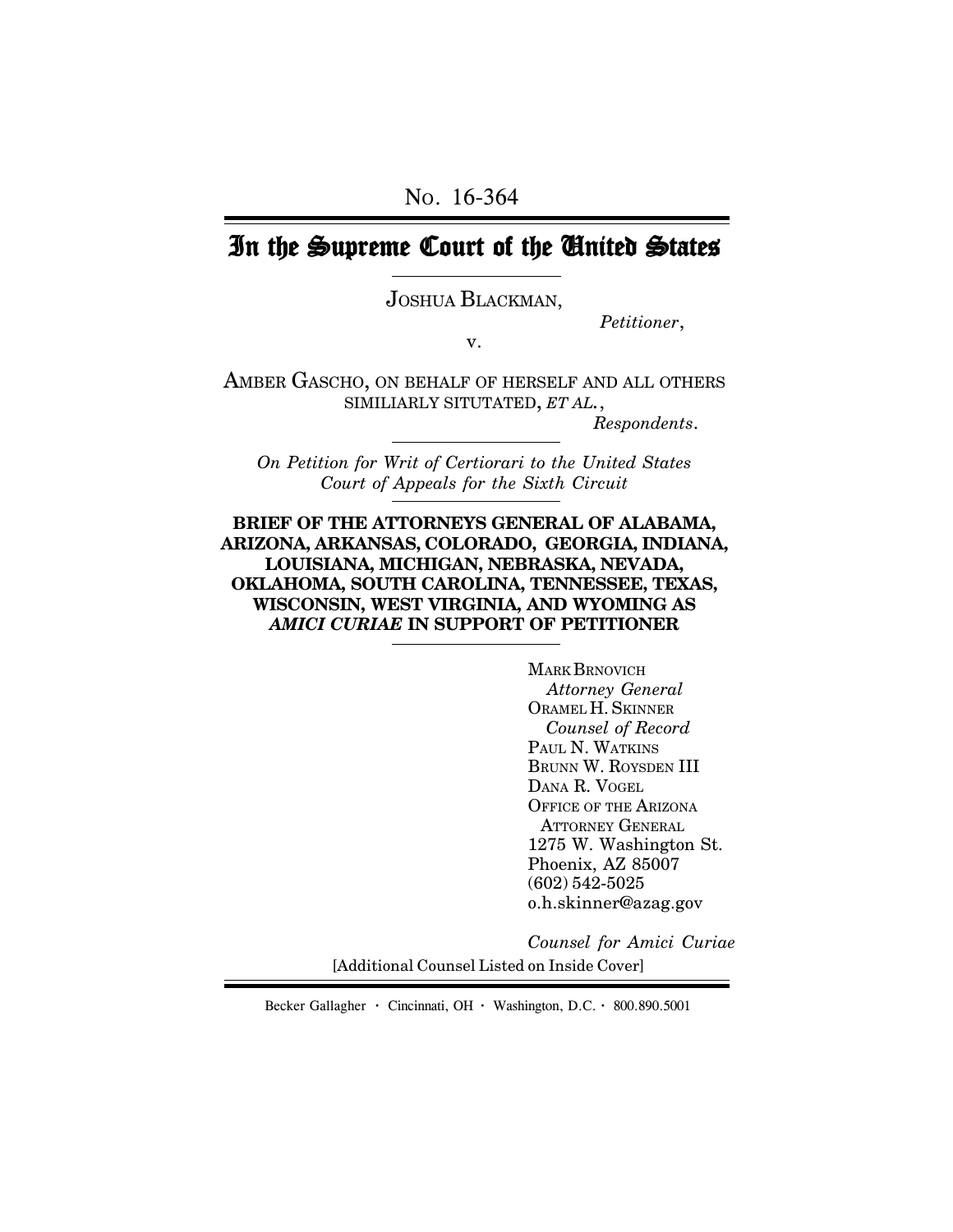LUTHER STRANGE *ALABAMA ATTORNEY GENERAL* P.O. Box 300152 Montgomery, AL 36130

LESLIE RUTLEDGE *ATTORNEY GENERAL OF ARKANSAS* 323 Center Street, Suite 200 Little Rock, AR 72201

CYNTHIA H. COFFMAN *ATTORNEY GENERAL OF COLORADO* 1300 Broadway, 10th Floor Denver, CO 80203

SAMUEL S. OLENS *ATTORNEY GENERAL OF GEORGIA* 40 Capitol Square, SW Atlanta, GA 30334

GREGORY F. ZOELLER *ATTORNEY GENERAL OF INDIANA* 302 W. Washington Street Indianapolis, IN 46204

JEFF LANDRY *LOUISIANA ATTORNEY GENERAL* P.O. Box 94005 Baton Rouge, LA 70804

BILL SCHUETTE *MICHIGAN ATTORNEY GENERAL* P.O. Box 30212 Lansing, MI 48909

DOUGLAS J. PETERSON *ATTORNEY GENERAL FOR NEBRASKA ATTORNEY GENERAL OF WYOMING* 2115 State Capitol Lincoln, NE 68509

ADAM PAUL LAXALT *ATTORNEY GENERAL OF NEVADA* 100 North Carson Street Carson City, NV 89701

E. SCOTT PRUITT *ATTORNEY GENERAL OF OKLAHOMA* 313 N.E. 21st Street Oklahoma City, OK 73105

HERBERT H. SLATERY III *ATTORNEY GENERAL AND REPORTER OF TENNESSEE* 425 5th Avenue North Nashville, TN 37202

ALAN WILSON *ATTORNEY GENERAL FOR SOUTH CAROLINA* P.O. Box 11549 Columbia, SC 29211

KEN PAXTON *ATTORNEY GENERAL OF TEXAS* P.O. Box 12548 (MC 059) Austin, TX 78711

PATRICK MORRISEY *ATTORNEY GENERAL OF WEST VIRGINIA* State Capitol, Bldg 1 Room E-26 Charleston, WV 25305

BRAD D. SCHIMEL *ATTORNEY GENERAL OF WISCONSIN* 17 W Main Street P.O. Box 7857 Madison, WI 53703

PETER K. MICHAEL 2320 Capitol Avenue Cheyenne, WY 82002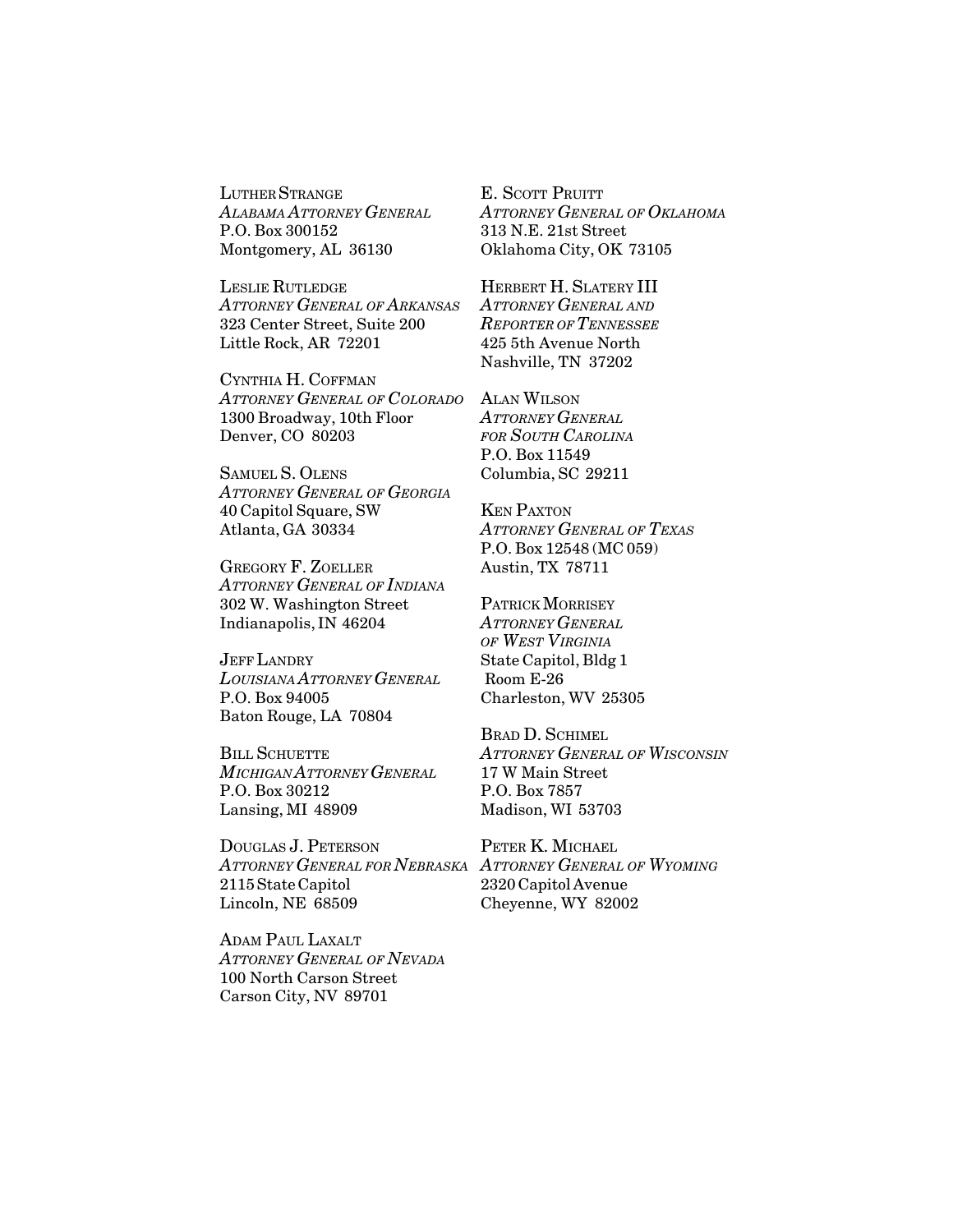# **TABLE OF CONTENTS**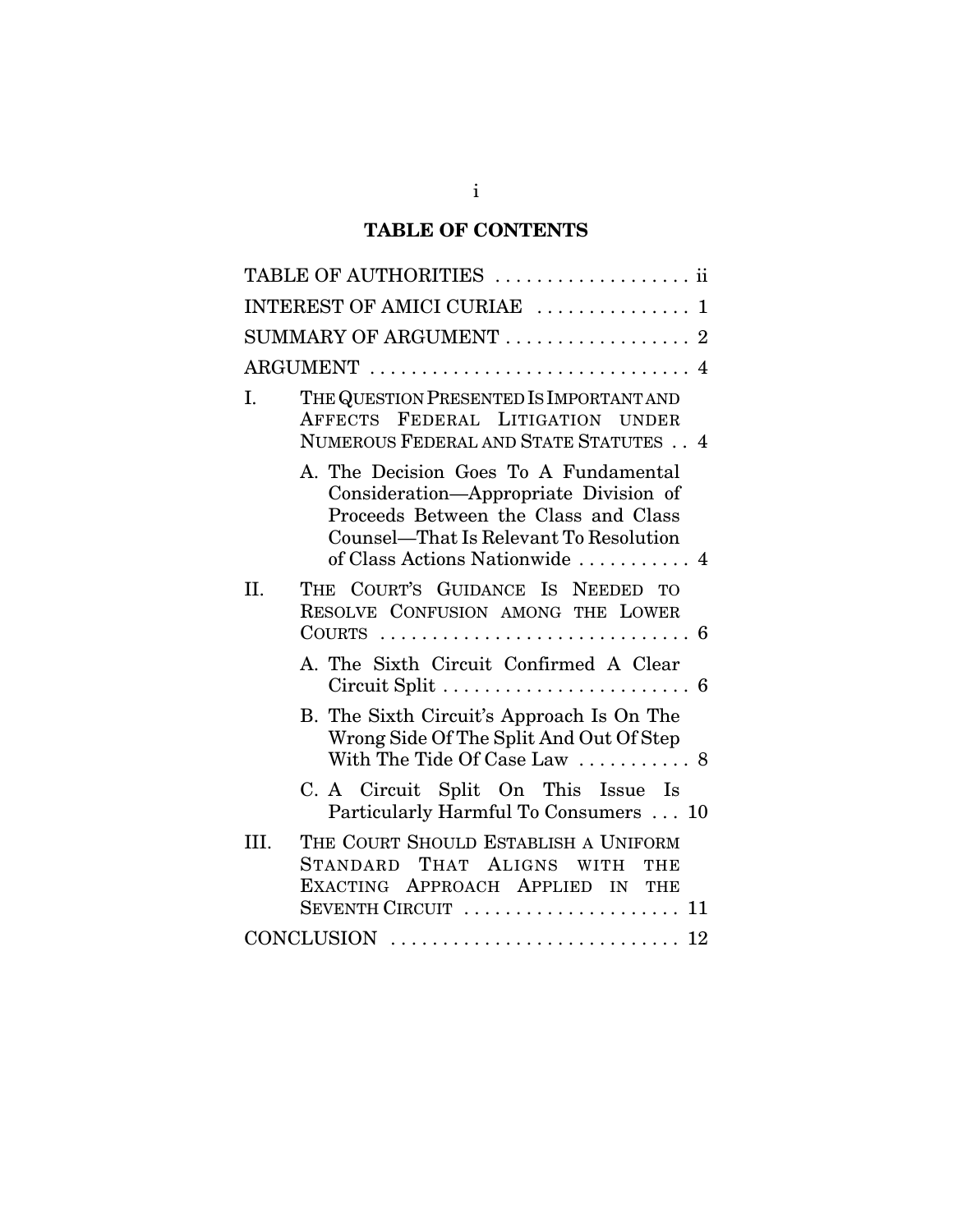# **TABLE OF AUTHORITIES**

# **CASES**

| Allen v. Bedolla,                                                                                                                         |
|-------------------------------------------------------------------------------------------------------------------------------------------|
|                                                                                                                                           |
| Amchem Products, Inc. v. Windsor,                                                                                                         |
| In re Baby Product Antitrust Litigation,                                                                                                  |
| In re Bluetooth Headset Products Liability<br>Litigation, 654 F.3d 935 (9th Cir. 2011)  8, 9                                              |
| In re Capital One Telephone Consumer Protection<br>Act Litigation,<br>80 F. Supp. 3d (N.D. Ill. 2015) 6                                   |
| In re Cendant Corporation Litigation,                                                                                                     |
| Gehrich v. Chase Bank USA, N.A.,<br>No. 12-5510, --- F.R.D. ---, 2016 WL 806549                                                           |
| Grant v. Bethlehem Steel Corporation,                                                                                                     |
| In re HP Inkjet Printer Litigation,                                                                                                       |
| Johnston v. Comerica Mortgage Corporation,                                                                                                |
| Masters v. Wilhelmina Model Agency, Inc.,                                                                                                 |
| Pearson v. NBTY, Inc.,<br>$772 \text{ F.}3d \text{ }778 \text{ } (7\text{th Cir. } 2014) \text{ } \dots \dots \dots \text{ } 6, 7, 9, 11$ |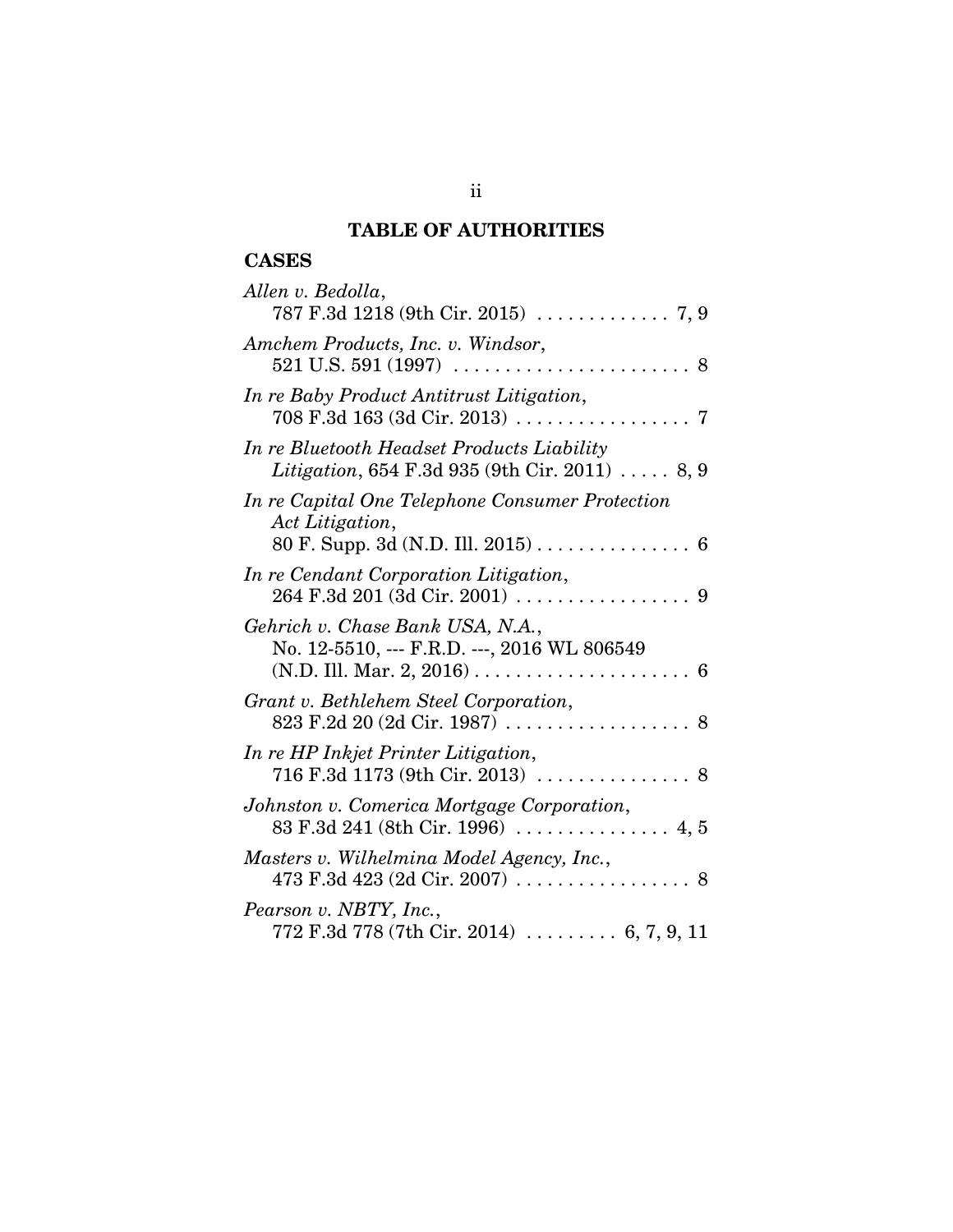| Redman v. RadioShack Corporation,                                                                                                                                            |
|------------------------------------------------------------------------------------------------------------------------------------------------------------------------------|
| Reynolds v. Beneficial National Bank,                                                                                                                                        |
| Silber v. Mabon,<br>957 F.2d 697 (9th Cir. 1992)  8                                                                                                                          |
| In re Southwest Airlines Voucher Litigation,<br>$799 \text{ F.}3d \text{ } 701 \text{ } (7th \text{ Cir. } 2015) \text{ } \dots \dots \dots \dots \dots \dots \dots \dots 5$ |
| In re TJX Companies Retail Sec. Breach Litigation,<br>584 F. Supp. 2d 395 (D. Mass. $2008)$ 11                                                                               |
| Taylor v. Sturgell,<br>553 U.S. 880 (2008) $\ldots \ldots \ldots \ldots \ldots \ldots \ldots \ldots \ldots$                                                                  |
| Waters v. International Precious Metals Corporation,                                                                                                                         |
| <b>STATUTES</b>                                                                                                                                                              |
|                                                                                                                                                                              |
| <b>OTHER AUTHORITIES</b>                                                                                                                                                     |
| Robert G. Bone & David S. Evans, Class<br>Certification and the Substantive Merits, 51                                                                                       |
| William D. Henderson, Clear Sailing Agreements: A<br>Special Form of Collusion in Class Action<br>Settlements, 77 TUL. L. REV. 813 (2003)  5                                 |
| 5 William B. Rubenstein, NEWBERG ON CLASS                                                                                                                                    |
| S. REP. 109-14, 2005 U.S.C.C.A.N. 3 1                                                                                                                                        |
| 7B Wright & Miller, Federal Practice & Procedure<br>$§ 1803.1 (3d ed.) \dots \dots \dots \dots \dots \dots \dots \dots \dots$<br>7                                           |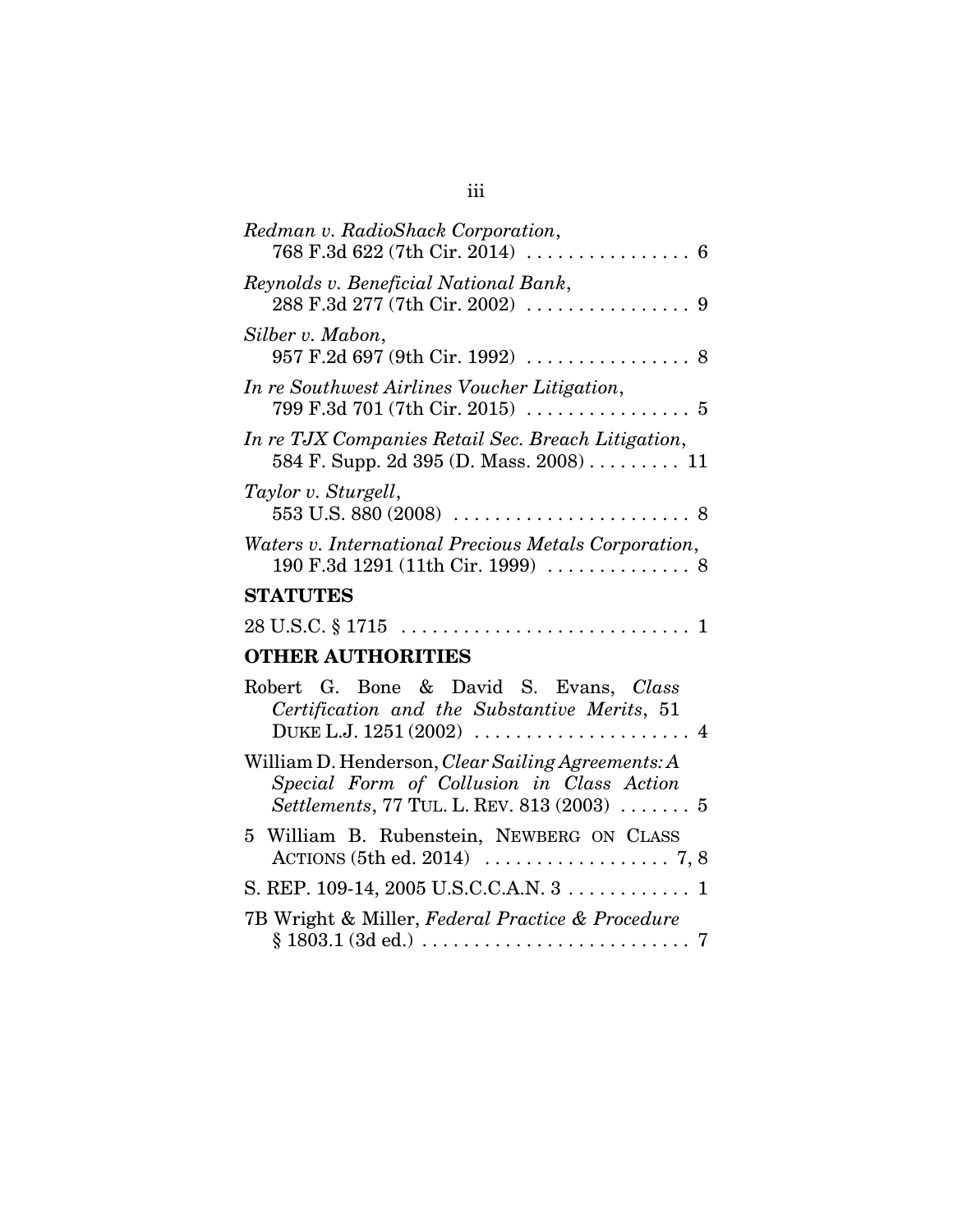#### **INTEREST OF AMICI CURIAE**<sup>1</sup>

Amici are their respective states' chief law enforcement or chief legal officers and hold authority to file briefs on behalf of their offices.

Amici's interest arises from two responsibilities. *First*, amici have an overarching responsibility to protect citizens in their roles as chief law enforcement or chief legal officers. *Second*, amici have a responsibility to protect consumers who are members of class actions under the Class Action Fairness Act of 2005, 28 U.S.C. § 1711 *et seq.*, which envisions a role for Attorneys General in the approval process of proposed class action settlements. *See* 28 U.S.C. § 1715; *see also* S. REP. 109- 14, 2005 U.S.C.C.A.N. 3, 6 (requirement "that notice of class action settlements be sent to appropriate state and federal officials," is there "so that they may voice concerns if they believe that the class action settlement is not in the best interest of their citizens."); *id.* at 34 ("notifying appropriate state and federal officials ... will provide a check against inequitable settlements"; "Notice will also deter collusion between class counsel and defendants to craft settlements that do not benefit the injured parties.").

Amici submit this brief to further these interests, speaking on behalf of citizen consumers who will be harmed if the rule established below (and the circuit split it lays bare) stands.

<sup>&</sup>lt;sup>1</sup> Pursuant to Rule 37.6, amici certify that no parties' counsel authored this brief, and no person or party other than named amici or their offices made a monetary contribution to this brief's preparation or submission. Counsel of record for all parties received notice of amici's intent to file at least ten days prior to this brief's due date and have given written consent.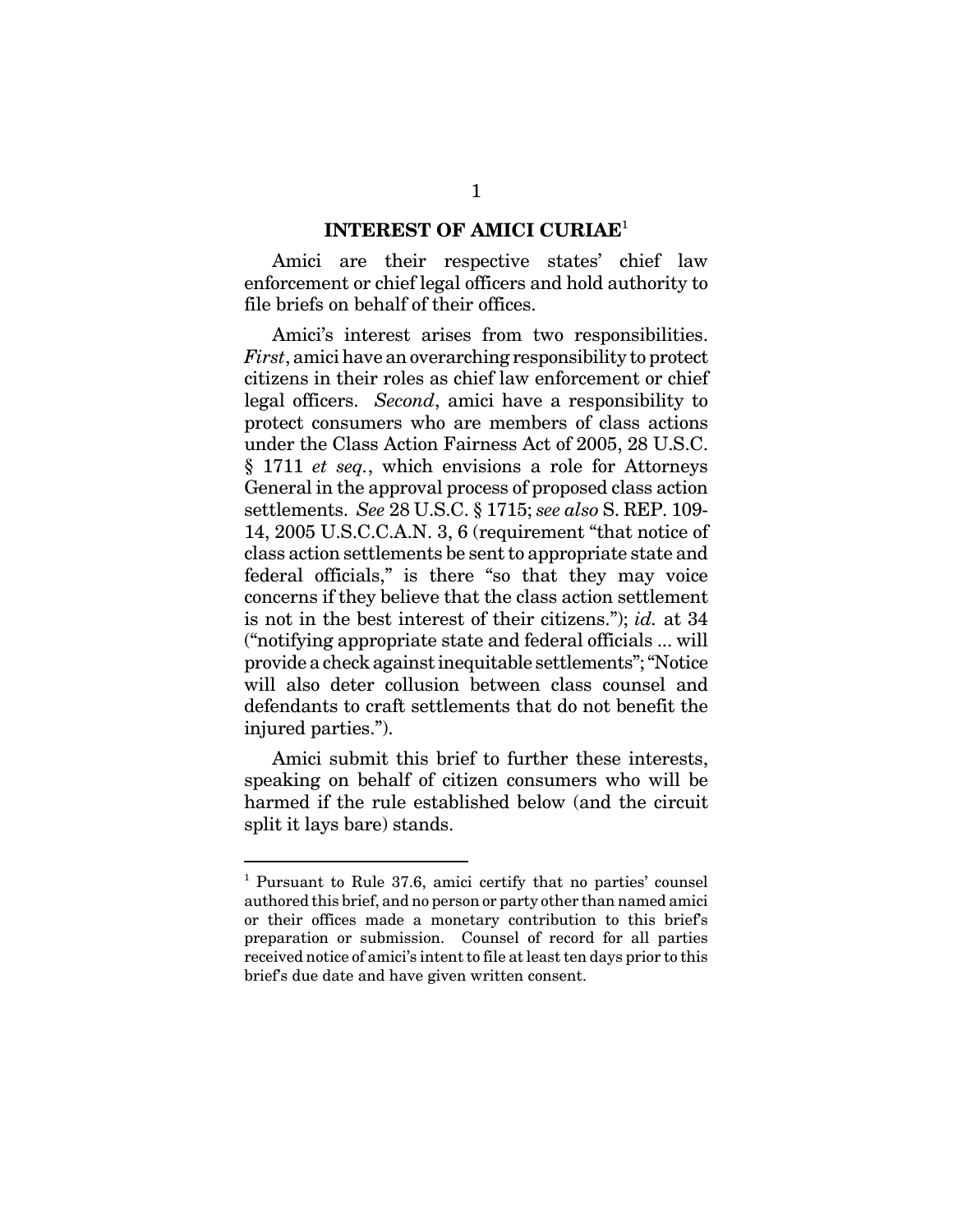#### **SUMMARY OF ARGUMENT**

Certiorari is warranted because the issue raised relates to a broad category of cases under numerous state and federal statutes. Establishing a highly deferential standard of review, the Sixth Circuit held that in the class action settlement context it was permissible for class counsel fee awards to be almost twice the size of the payout made to class members. The Sixth Circuit concluded that money from a common settlement fund that was never disbursed to class members (but instead reverted to the defendant after the claims period) nonetheless was a sufficient monetary class benefit to count in the balancing of the class counsel fee award's reasonableness.

The Court's guidance is needed because this is an independently important issue that is core to properly resolving class actions across the country. Moreover, the Court's involvement here and now is of heightened importance because the Sixth Circuit's approach is (1) in direct contravention to the Seventh Circuit's approach and (2) out of step with the growing recognition that courts must take a more active role in policing common fund class action settlements to ensure that the threat of economically rational collusion between defendants and class counsel (whether overt or tacit) does not reduce class awards in favor of attorneys' fees.

The Sixth Circuit's approach places consumers nationwide at risk (including citizens in states represented by amici) by laying bare a split amongst the circuits and blessing a class action fee arrangement that allows class counsel and defendants to reach a mutually beneficial settlement arrangement to the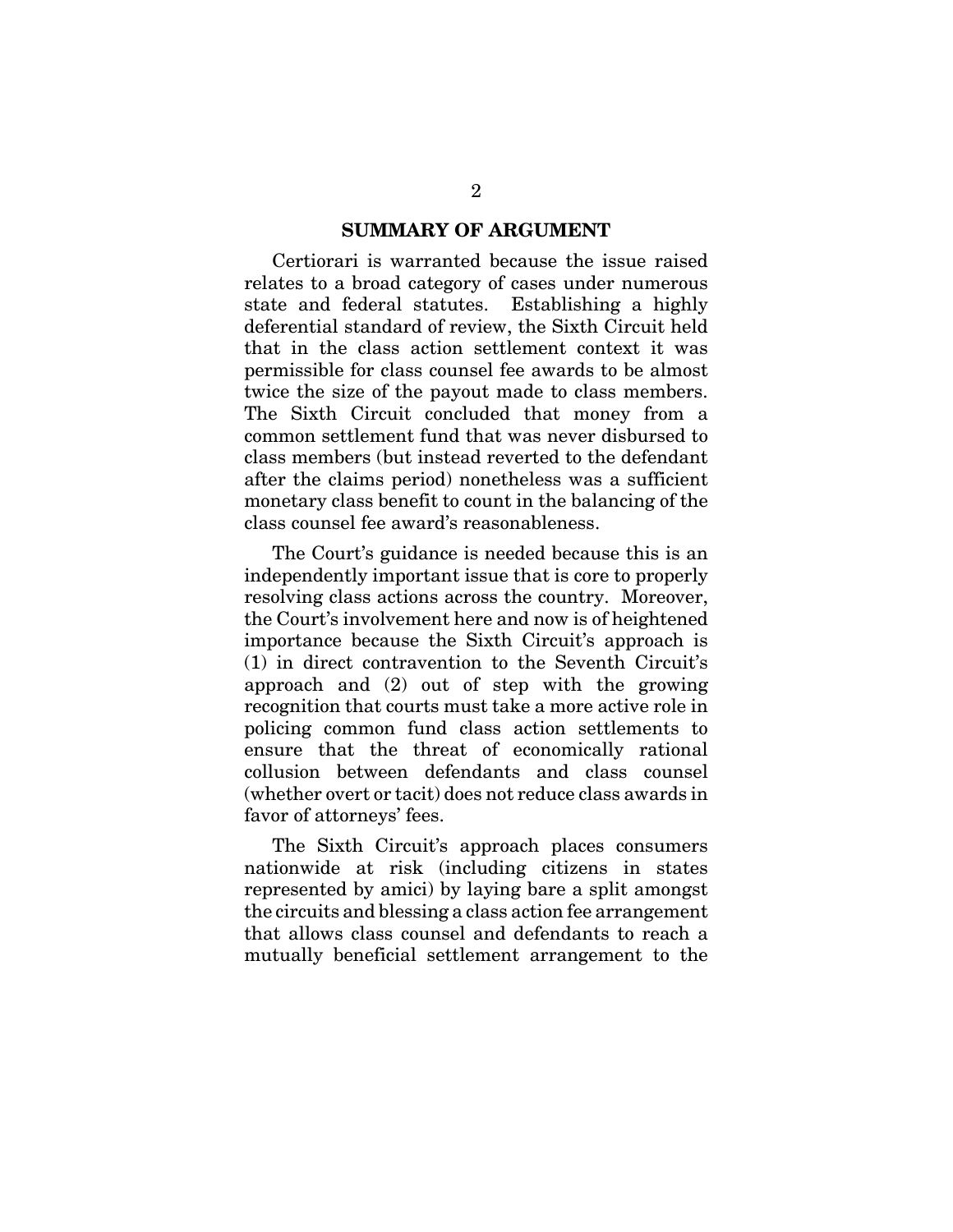detriment of class members. Given the nature of nationwide class action litigation, and the ability of class counsel to forum shop cases, even one circuit applying an under-protective standard to class action settlements will detrimentally affect consumers across the nation and undercut any efforts (by amici or others) to protect consumers in other circuits.

The petition presents an ideal vehicle for the Court to address the important question presented. The record is clear, the legal conclusions straightforward, and resolution of the circuit split will control as to the validity of the settlement. Moreover, there is urgency because the circuit split, if left unresolved, threatens to harm citizens nationwide by leaving them susceptible to attorneys bargaining away their rights and claims for insufficient return in districts far from their home, where inadequate judicial scrutiny may be applied on their behalf. $2$ 

<sup>&</sup>lt;sup>2</sup> Amici's interest is limited to the attorneys' fees issue and its effect on their states' citizens and the overall fairness of the settlement; amici take no position on the merits of the underlying claims. Furthermore, amici speak only to the issue presented: how to weigh fees in connection with purely monetary, claims-made settlements. Amici do not address the alternative settlement scenarios wherein courts determine that valuable injunctive relief warrants a greater attorneys' fee award or settlement funds are non-reversionary.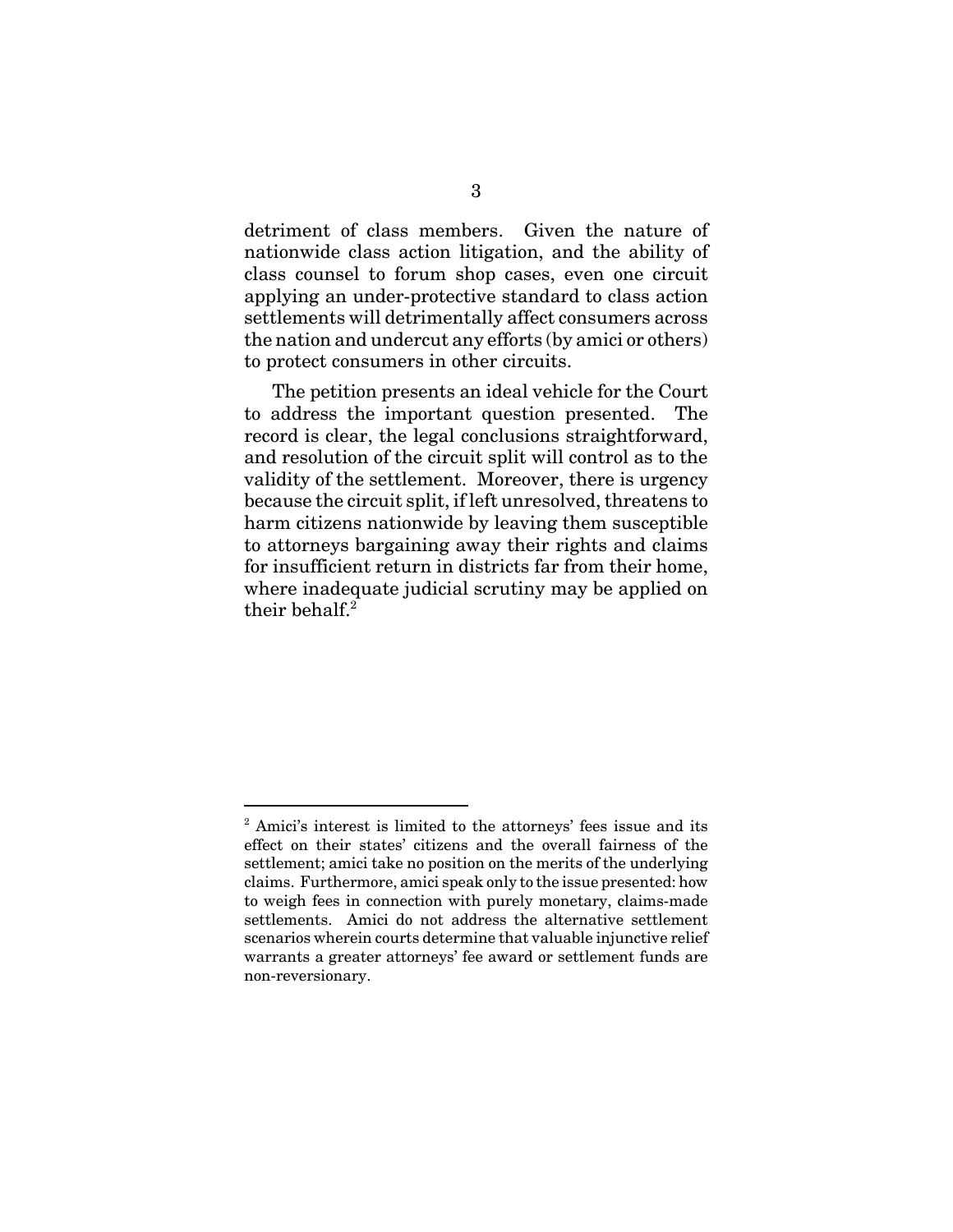#### **ARGUMENT**

## **I. THE QUESTION PRESENTED IS IMPORTANT AND AFFECTS FEDERAL LITIGATION UNDER NUMEROUS FEDERAL AND STATE STATUTES**

**A. The Decision Below Goes To A Fundamental Consideration— Appropriate Division of Proceeds Between the Class and Class Counsel— That Is Relevant To Resolution of Class Actions Nationwide**

The issue presented by Petitioner—proper calculation and approval of attorneys' fees out of claims-made common fund settlements—goes to the core of how class action litigation under almost any statute (state or federal) should proceed and conclude. Class actions are largely resolved through settlement. *See* Robert G. Bone & David S. Evans, *Class Certification and the Substantive Merits*, 51 DUKE L.J. 1251, 1285 (2002) (noting that "most class action suits settle," and gathering supporting sources as to same). And in dividing the proceeds of such settlements, the interests of class counsel and class members sharply diverge. *See infra* Section II.B. Class counsel has an incentive to obtain the maximum possible fee award, but that fee almost invariably comes directly out of the class members' pockets. Ultimately, "[a]lthough under the terms of each settlement agreement[] attorney[s'] fees technically derive from the defendant rather than out of the class' recovery, in essence the entire settlement amount comes from the same source." *Johnston v. Comerica Mortg. Corp.*, 83 F.3d 241, 246 (8th Cir. 1996).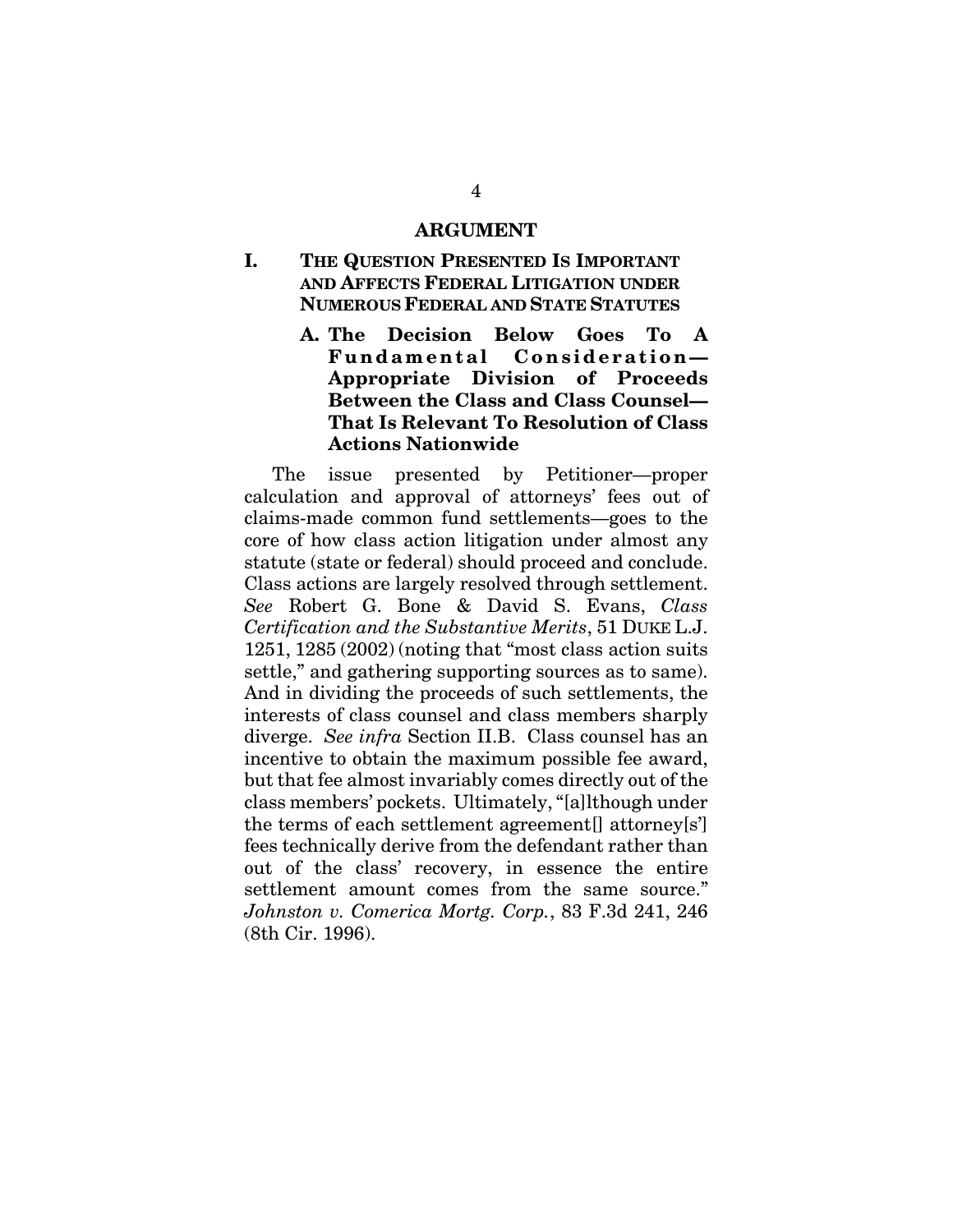Defendants are no help in policing these deals or counterbalancing the conflict between class counsel and the class. "[A] defendant who has settled a class action lawsuit is ultimately indifferent to how a single lumpsum payment is apportioned between the plaintiff's attorney and the class." William D. Henderson, *Clear Sailing Agreements: A Special Form of Collusion in Class Action Settlements*, 77 TUL. L. REV. 813, 820 (2003). To a defendant, the fee award and the class award "represent a package deal," *Johnston*, 83 F.3d at 246, with the defendant ultimately "'interested only in the bottom line: how much the settlement will cost him,'" *In re Southwest Airlines Voucher Litig.*, 799 F.3d 701, 712 (7th Cir. 2015).

Therefore, given the conflicts inherent in the settlement process and the economic considerations present, setting the appropriate judicial dividing line between proper compensation of class counsel and unjust enrichment at the expense of the class is a crucial issue of broad and paramount importance. Exacting judicial standards for review of class action fee arrangements and robust application of such standards are the key judicial safeguards that ensure just resolution of cases and the proper protection of class members' rights.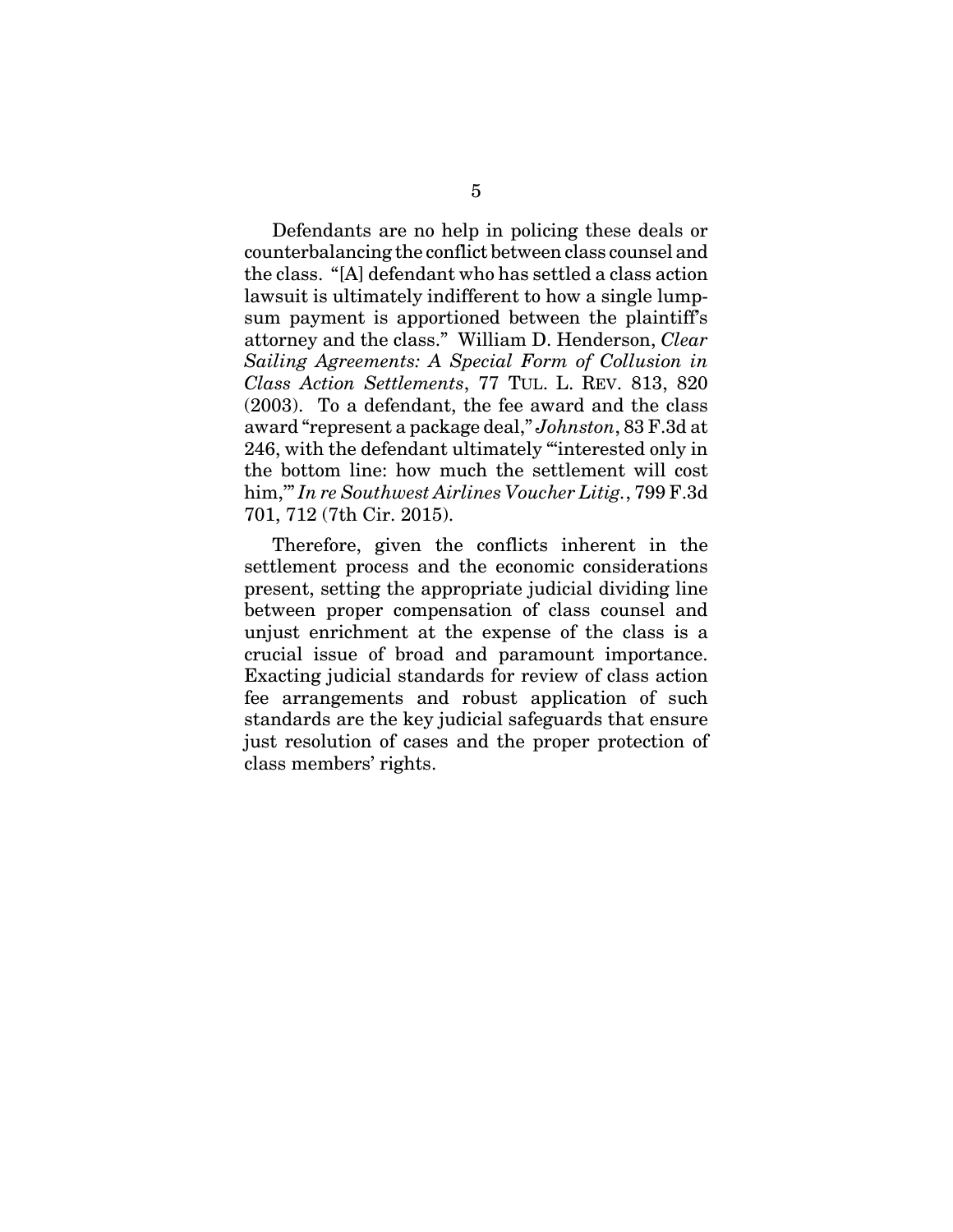**II. THE COURT'S GUIDANCE IS NEEDED TO RESOLVE CONFUSION AMONG THE LOWER COURTS**

#### **A. The Sixth Circuit Confirmed A Clear Circuit Split**

In approving the settlement below (in which class counsel obtained \$2.4 million against a \$1.6 million payout to class members) and establishing a relaxed standard of review for future attorneys' fee awards in common fund claims-made settlements, the Sixth Circuit put itself squarely at odds with the Seventh Circuit's mandate on the same issue. Contrary to the Sixth Circuit's approach, the Seventh Circuit, largely through the opinions of Judge Posner, has taken a hard line against counting any money not directly provided to a class member in the calculation of allowable class counsel fee awards. It is well established in the Seventh Circuit that "[t]he ratio that is relevant [to the review of the class counsel fee award] … is the ratio of (1) the fee to (2) the fee plus what the class members received." *Redman v. RadioShack Corp.*, 768 F.3d 622, 630 (7th Cir. 2014); *see also Pearson v. NBTY, Inc.*, 772 F.3d 778, 781 (7th Cir. 2014); *In re Capital One Telephone Consumer Protection Act Litig.*, 80 F. Supp. 3d 781, 795 (N.D. Ill. 2015); *Gehrich v. Chase Bank USA, N.A.*, No. 12-5510, --- F.R.D. ---, 2016 WL 806549, at \*1, \*14 (N.D. Ill. Mar. 2, 2016).

Indeed, in rejecting the exact approach taken by the Sixth Circuit below, Judge Posner and the Seventh Circuit have explained that, in a similarly structured settlement, "attorneys' fees represented not 9.6 percent of the aggregate value [disbursed] but an outlandish 69 percent." *NBTY*, 772 F.3d at 781. Had the case below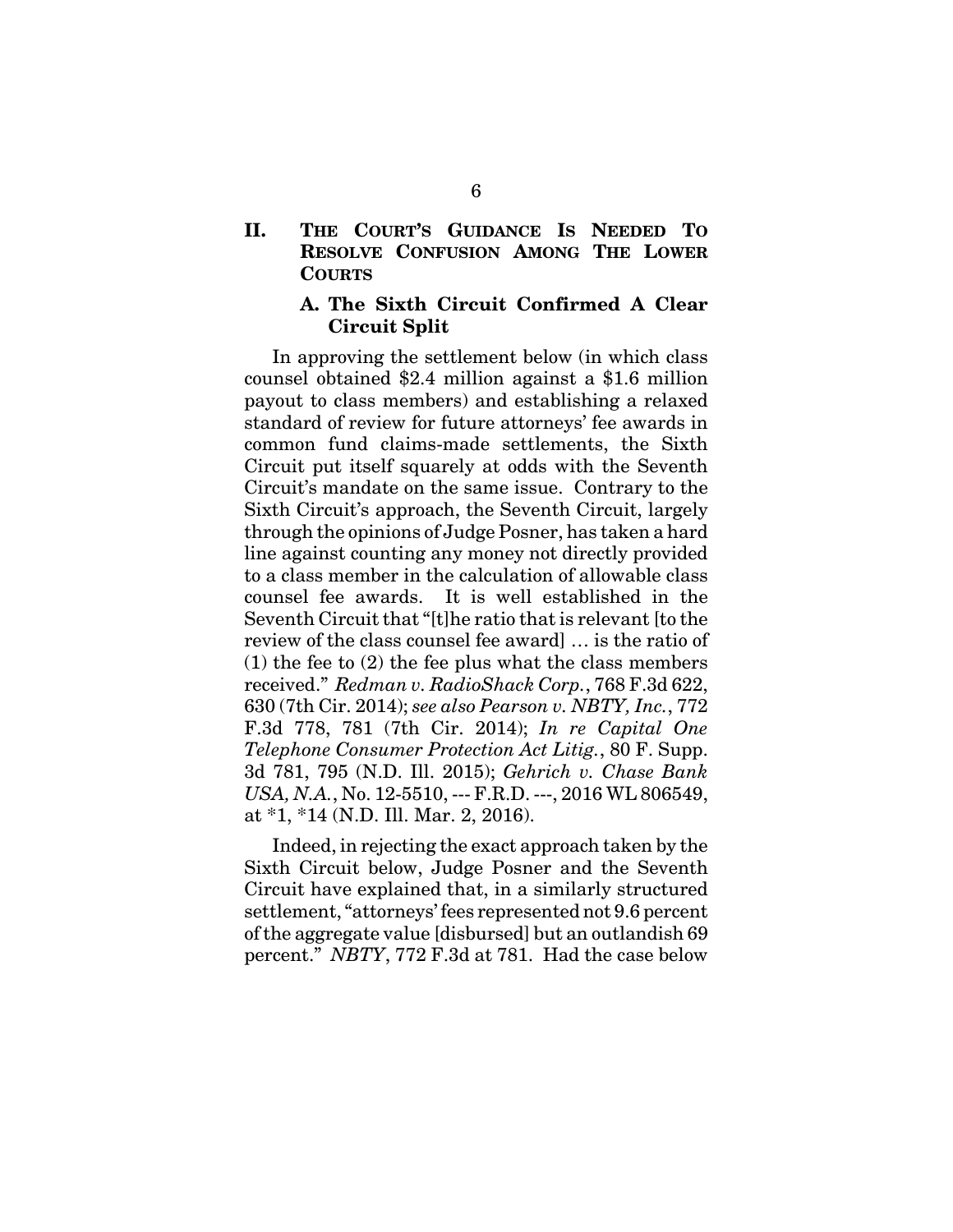proceeded in the Seventh Circuit, class counsel would have been limited to an award closer to \$800,000 or \$1 million, instead of receiving approval for a multimillion dollar fee award. *Cf. id.*

The Ninth Circuit recently echoed the Seventh Circuit in addressing a similar settlement. Explicitly examining the proposed attorneys' fee award "in terms of 'economic reality,'" the Ninth Circuit determined that a \$1.25 million award, which "represent[ed] 25% of the fund created by the settlement," could not stand in the absence of valuable injunctive relief and a searching review by the district court because "at most \$373,675" was to "be disbursed to the class in monetary relief," meaning the proposed fee award "exceed[ed] the maximum possible amount of class monetary relief by a factor of three." *Allen v. Bedolla*, 787 F.3d 1218, 1224 n.4, 1224-1225 (9th Cir. 2015).

As experts in the field of class actions have noted, there is a divide amongst courts and commentators on this important issue of how to measure class action settlements and review fee awards where the common fund ultimately reverts to the defendant. *See, e.g.*, 5 William B. Rubenstein, NEWBERG ON CLASS ACTIONS § 15:70 (5th ed. 2014) (noting open divide amongst courts and commentators); 7B Wright & Miller, *Federal Practice & Procedure* § 1803.1 (3d ed.) (noting divergent approaches). The Sixth Circuit's approach is in direct conflict with the Seventh Circuit and in tension with the Fifth and Ninth Circuit approaches. Meanwhile, other courts have taken positions that fall on both sides of the issue. *See, e.g.*, *In re Baby Prod. Antitrust Litig.*, 708 F.3d 163, 179 (3d Cir. 2013) (noting importance of looking to the actual "distribution of funds that will result from the claims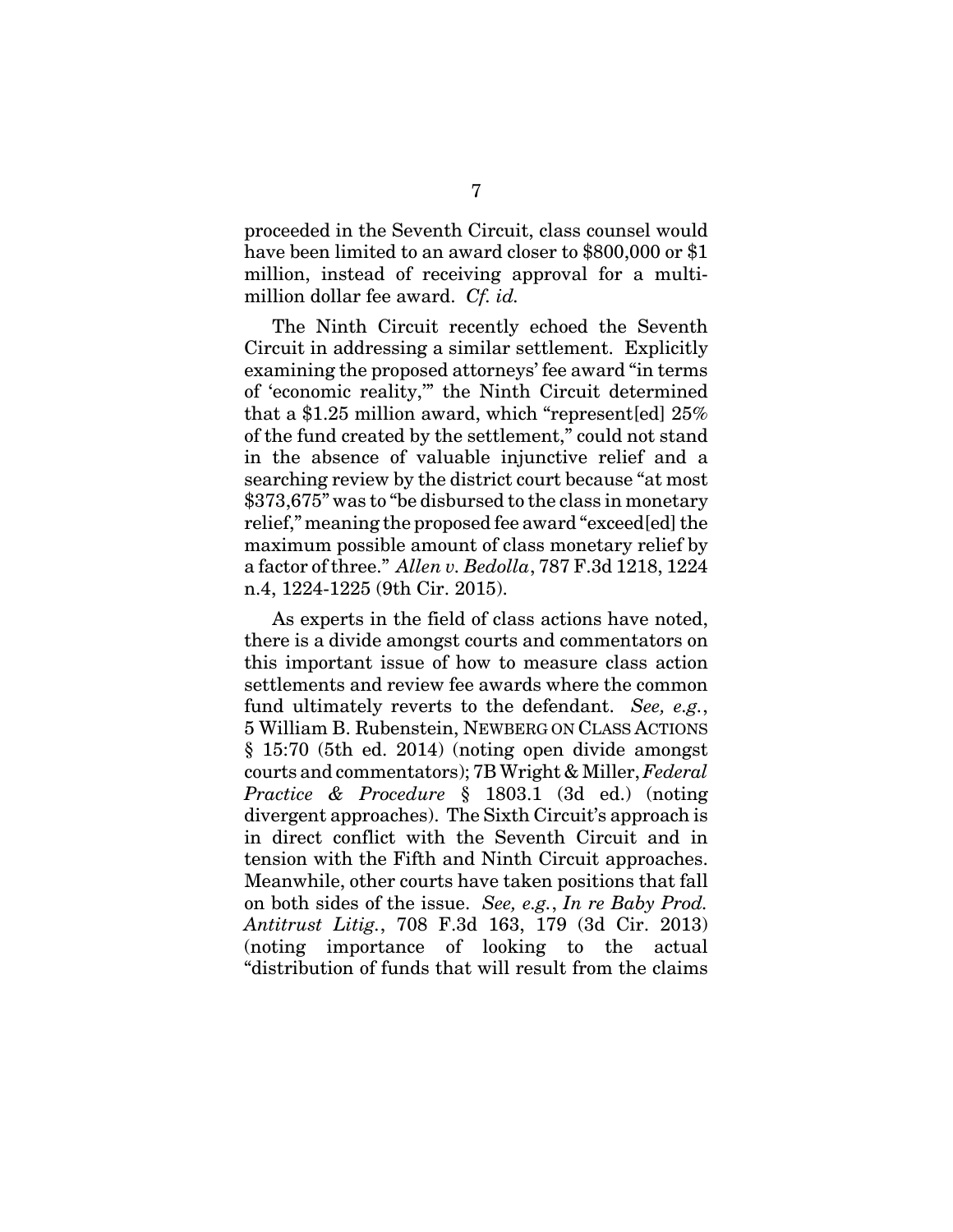process"); *Masters v. Wilhelmina Model Agency, Inc.*, 473 F.3d 423, 437 (2d Cir. 2007) (noting "split of authority" amongst courts; agreeing with treating whole fund as basis for fee); *Waters v. Int'l Precious Metals Corp.*, 190 F.3d 1291, 1297 (11th Cir. 1999) (applying a case-by-case standard of review and approving treatment of entire fund as basis for fee award). This divide will continue unabated "until the full Supreme Court resolves the issue." NEWBERG § 15.70 (5th ed. 2014).

### **B. The Sixth Circuit's Approach Is On The Wrong Side Of The Split And Out Of Step With The Tide Of Case Law**

"[T]he Rule 23(e) inquiry protects unnamed class members from unjust or unfair settlements agreed to by fainthearted or self-interested class representatives." *Amchem Prods., Inc. v. Windsor*, 521 U.S. 591, 594 (1997). "Courts have long recognized that 'settlement class actions present unique due process concerns for absent class members.'" *In re Bluetooth Headset Prods. Liab. Litig.*, 654 F.3d 935, 946 (9th Cir. 2011); *see also Taylor v. Sturgell*, 553 U.S. 880, 901 (2008) (Rule 23 protections are "grounded in due process"). Indeed, while "[c]lass counsel are duty bound to represent the best interests of class members," "the interests of class members and class counsel nearly always diverge[.]" *In re HP Inkjet Printer Litig.*, 716 F.3d 1173, 1178 (9th Cir. 2013). It is for this reason that, "[i]n approving a proposed class action settlement, the district court has a fiduciary responsibility to ensure that 'the settlement is fair and not a product of collusion.'" *Grant v. Bethlehem Steel Corp.*, 823 F.2d 20, 22 (2d Cir. 1987); *see also Silber v. Mabon*, 957 F.2d 697, 701 (9th Cir. 1992); *Reynolds v.*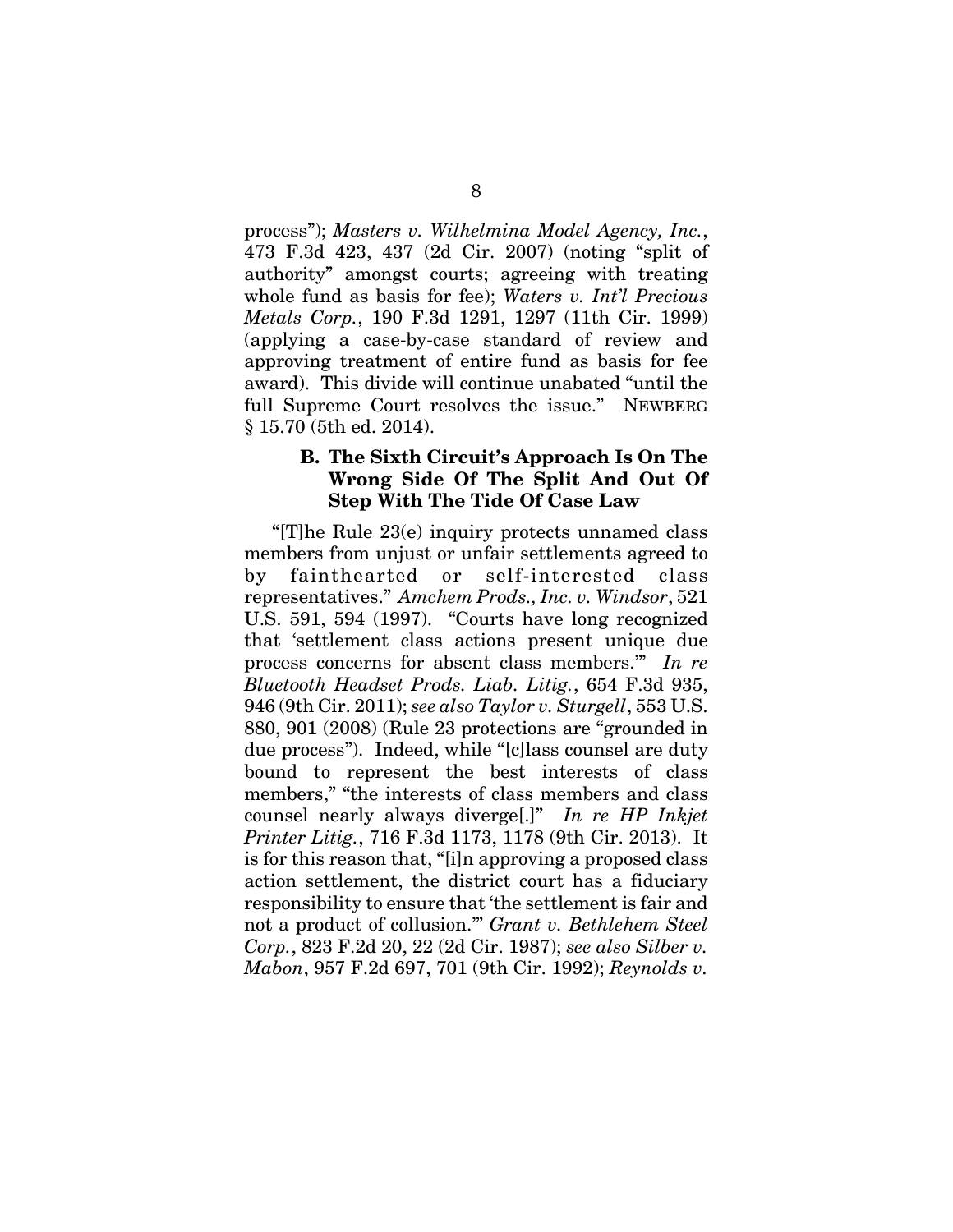*Beneficial Nat. Bank*, 288 F.3d 277, 279-280 (7th Cir. 2002); *In re Cendant Corp. Litig.*, 264 F.3d 201, 231 (3d Cir. 2001).

Heeding this obligation, the tide of opinions across the country has been toward more searching and skeptical review of class action settlements that appear to serve defendants and class counsel over the interests of the class. *See, e.g.*, *Allen*, 787 F.3d at 1224 ("vacat[ing] final settlement approval and 'remand[ing] so that the district court may conduct a more searching inquiry" in light of indications that settlement was product of "possible implicit collusion"); *NBTY*, 772 F.3d at 787 (noting shift in recent years toward more skepticism of class action settlements as "judges have accrued much more experience with class actions and have learned that class action settlements are often quite different from settlements of other types of cases"); *In re Bluetooth*, 654 F.3d at 938 ("remand[ing] so that the district court may conduct a more searching inquiry into the fairness of the negotiated distribution of funds," given "that the disparity between the value of the class recovery and class counsel's compensation raises at least an inference of unfairness").

Wholly out of step with this tide in the case law, the framework established by the Sixth Circuit below reduces scrutiny of class action fee awards. In lieu of taking a more realistic look at the value of the settlement to class members (as other courts are doing), the Sixth Circuit's approach accepted the synthetic value arguments propounded by class counsel and the defendant. By diverting in this way from the growing tide of case law in other courts and approving a settlement that awarded class counsel the vast majority of the settlement payout, the Sixth Circuit's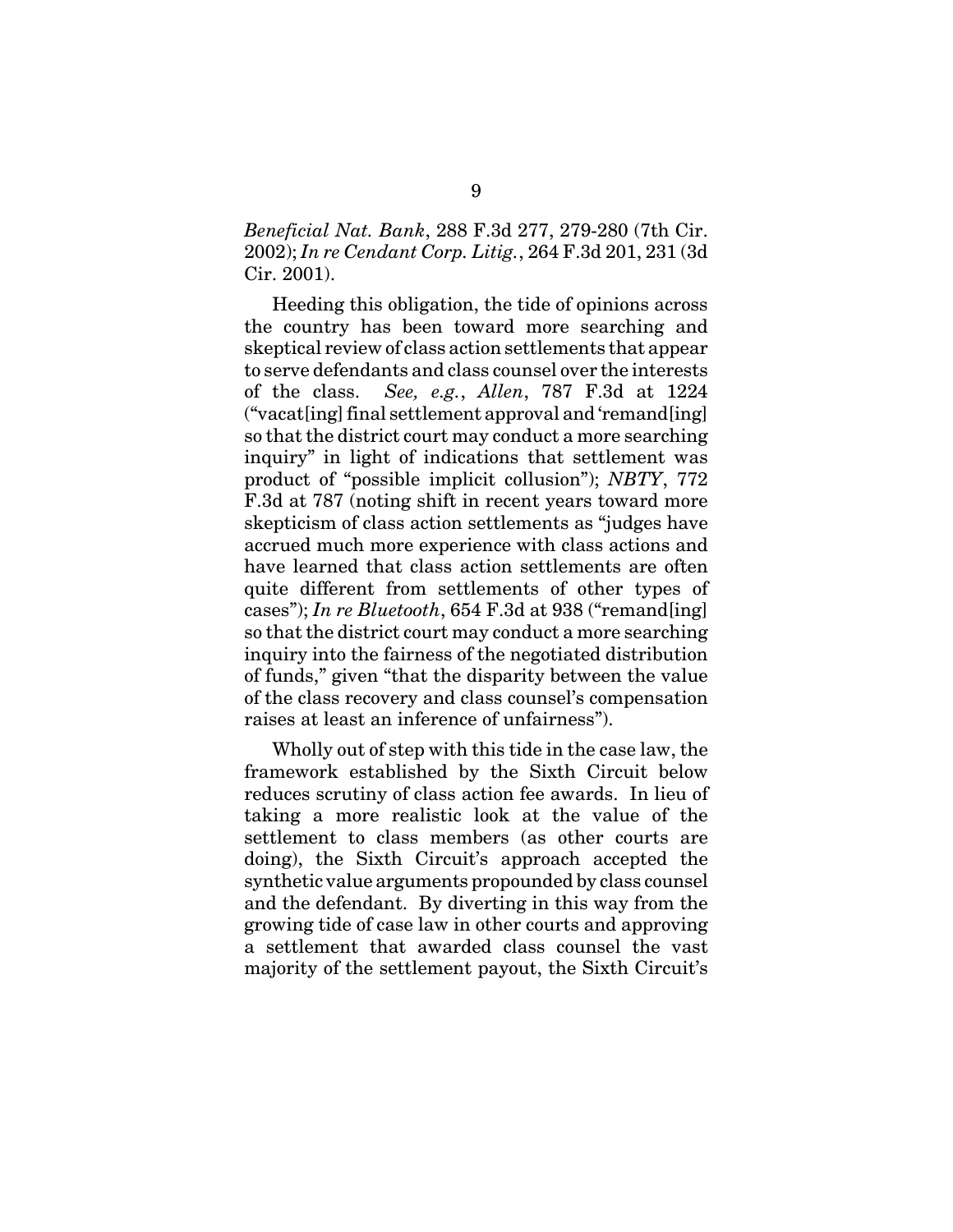approach sends a clear message to class counsel and defendants across the country and an open invitation for forum shopping.

#### **C. A Circuit Split On This Issue Is Particularly Harmful To Consumers**

If left unchecked, the conflicting approaches taken by the circuits toward this fee calculation issue will result in significant harm to consumers nationwide. Class actions are often national in scope. Therefore, there is significant risk that class counsel will forum shop cases into the Sixth Circuit or other circuits that take less rigorous approaches to the review of fee awards in claims-made common fund settlements. This will undermine the protections usually afforded by our system of divided appellate jurisdiction. choosing a forum favorable to their own interests (rather than their class clients' interest) class counsel will be able to obtain a favorable set of fee review standards. At the same time, by using the class action mechanism, class counsel will lock in class members from across the nation, including those residing in circuits with substantially more robust protections for class members (e.g., the Seventh and Ninth Circuits).

 As advocates on behalf of their citizen consumers (and likely future class members), especially in the class action settlement context, amici respectfully urge the Court to grant certiorari and establish a uniform standard on this issue. Amici cannot adequately protect their citizens when certain circuits split with the prevailing trend of the law by lowering the standard being applied to claims-made common fund settlements, thereby opening the floodgates for potentially class-harming litigation tactics.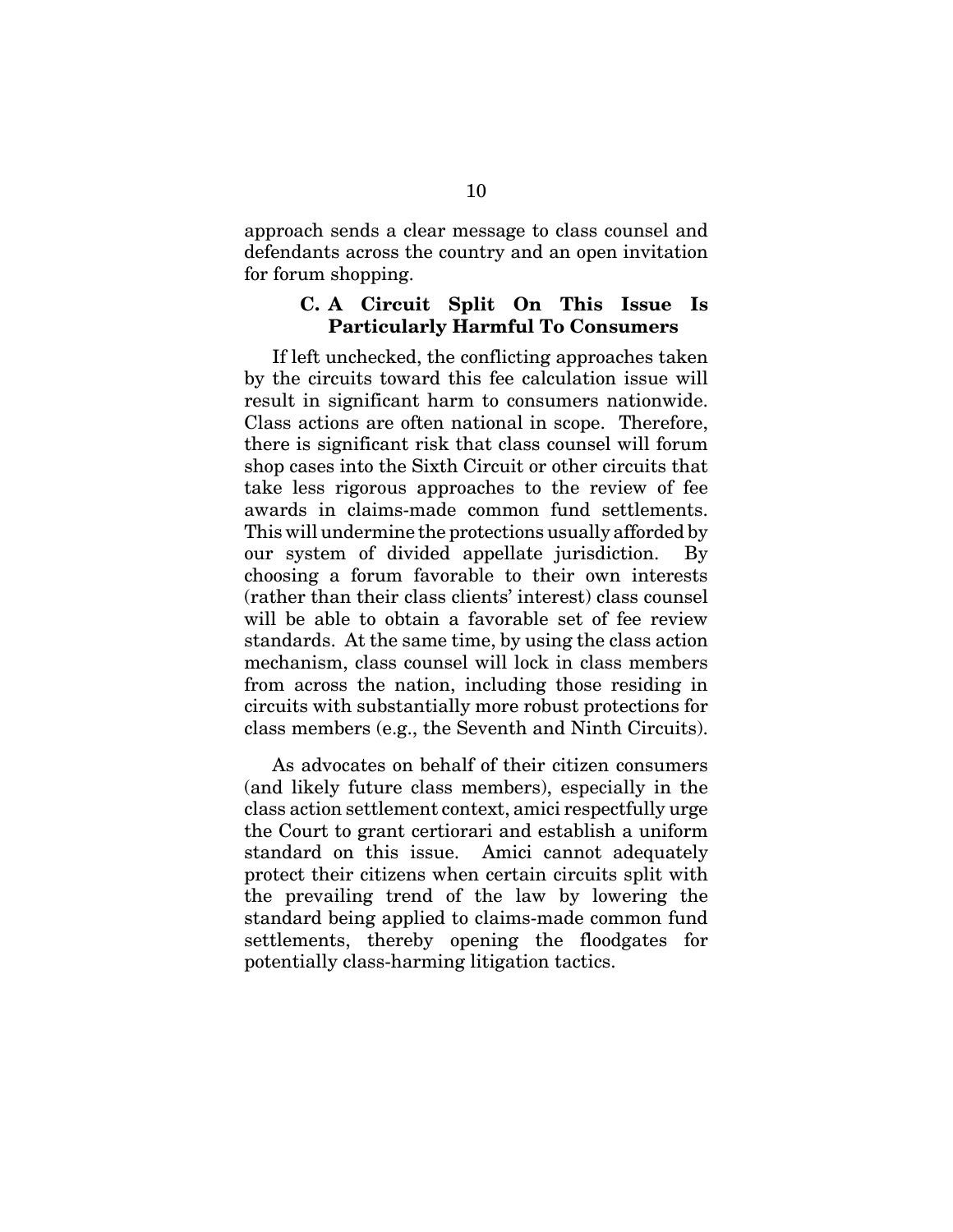### **III. THE COURT SHOULD ESTABLISH A UNIFORM STANDARD THAT ALIGNS WITH THE EXACTING APPROACH APPLIED IN THE SEVENTH CIRCUIT**

Upon granting certiorari, the Court should mandate that lower courts look beyond the maximum theoretical common fund distribution in claims-made settlements, and instead calculate the validity of attorneys' fees off of disbursements actually made to the class.

This approach will not just best recognize the conflicts inherent in these settlements; it will also lessen the burden on the entire class action system (including the courts) by better aligning the interests of class counsel and class members. Incentivizing class counsel and defendants to settle these cases in a way that maximizes disbursements to the class will lower the risk of economically rational collusion (explicit or implicit) between class counsel and defendants. This will help alleviate one of the chief concerns courts historically have had with such settlements. *See supra* Section II.B. While putting in place these formal limits on settlement

may not instantaneously or completely resolve the problems that currently inhere in this type of litigation, tying the award of attorneys' fees to claims made by class members is one step that judges can take toward repair. This approach will not only encourage more realistic settlement negotiations and agreements, but also will drive class counsel to devise ways to improve how class action suits and settlements operate.

*In re TJX Companies Retail Sec. Breach Litig.*, 584 F. Supp. 2d 395, 406 (D. Mass. 2008); *see also NBTY*, 772 F.3d at 781 ("Basing the award of attorneys' fees